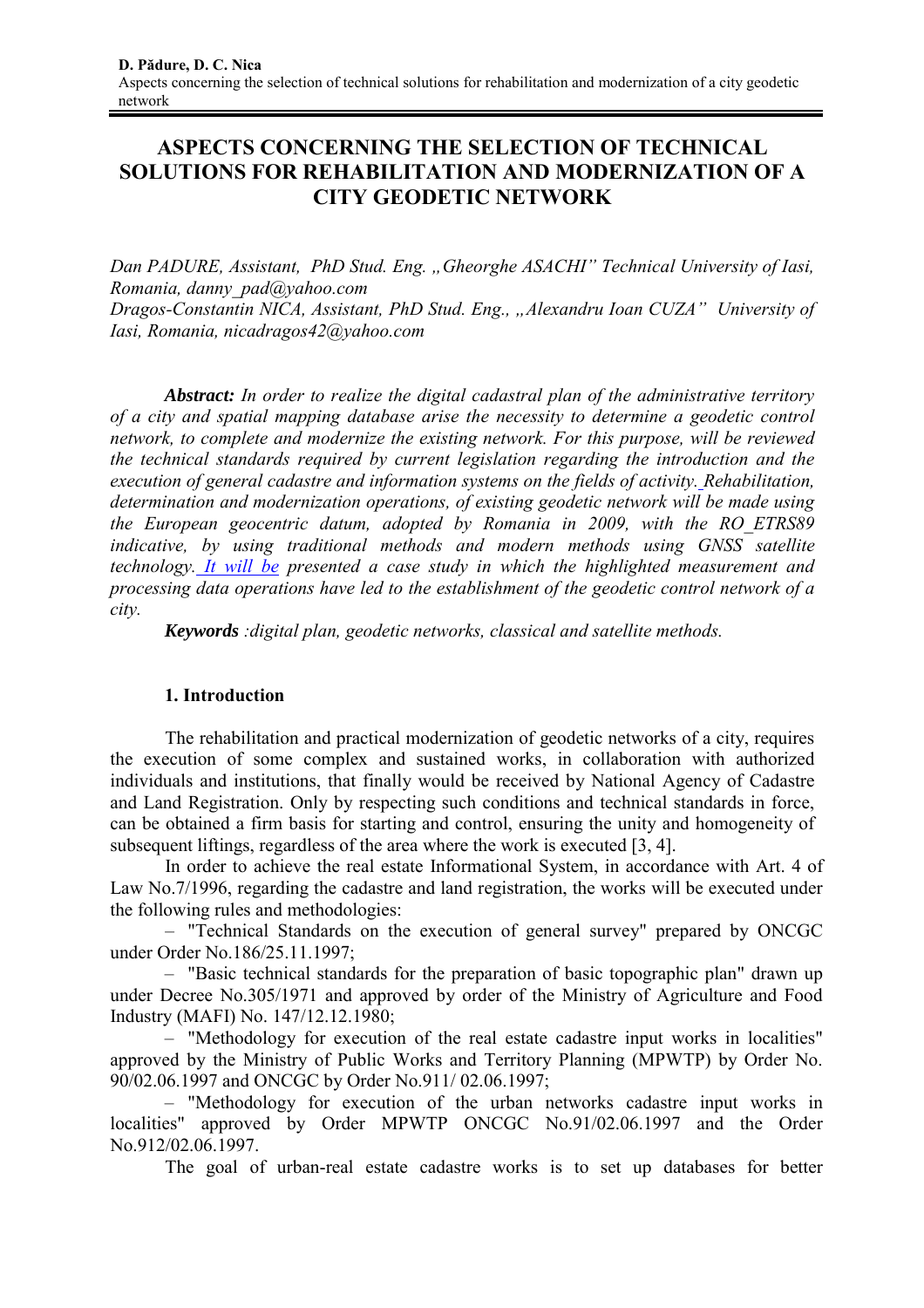management of cities, based on complete information on the existing built up background of urban networks. Also, it is aimed the possibility to optimize them, for an easier update or preparation of topographic and cadastral plans, for maintenance of land records, for evaluation of land and buildings from the inside of the city etc.

#### **2. Method presentation**

The data acquisition in a GPS network combined with classical measurements can be done through a double stationing in their points with different devices. The succession does not matter because the works are independent and are executed both with GPS equipment, which records the specific data of the location of the points, as well as with the total station which measures the angular and linear elements, characteristic to the classical networks of triangulation and trilateration.

The calculations that led to the determination of network points in the national reference system have been made based on complex programs of in block compensation by indirect measurement method. By compensating them in block, the networks based on heterogeneous observations, which are using the GPS system records, along with classical methods for locating the determined points, have proven their effectiveness due to the success of homogenization of the entire network.

## **3. Achievement of thickening and lifting network - Case study**



To achieve lifting network for the administrative territory of Podu Iloaiei City were determined the coordinates of two new unknown points by backwards intersection method and rigorously compensation of them in a triangulation-trilateration network (Fig. 1).



Fig. 1 The outline of determination visas for the 101 and 109 points, using the method backwards intersection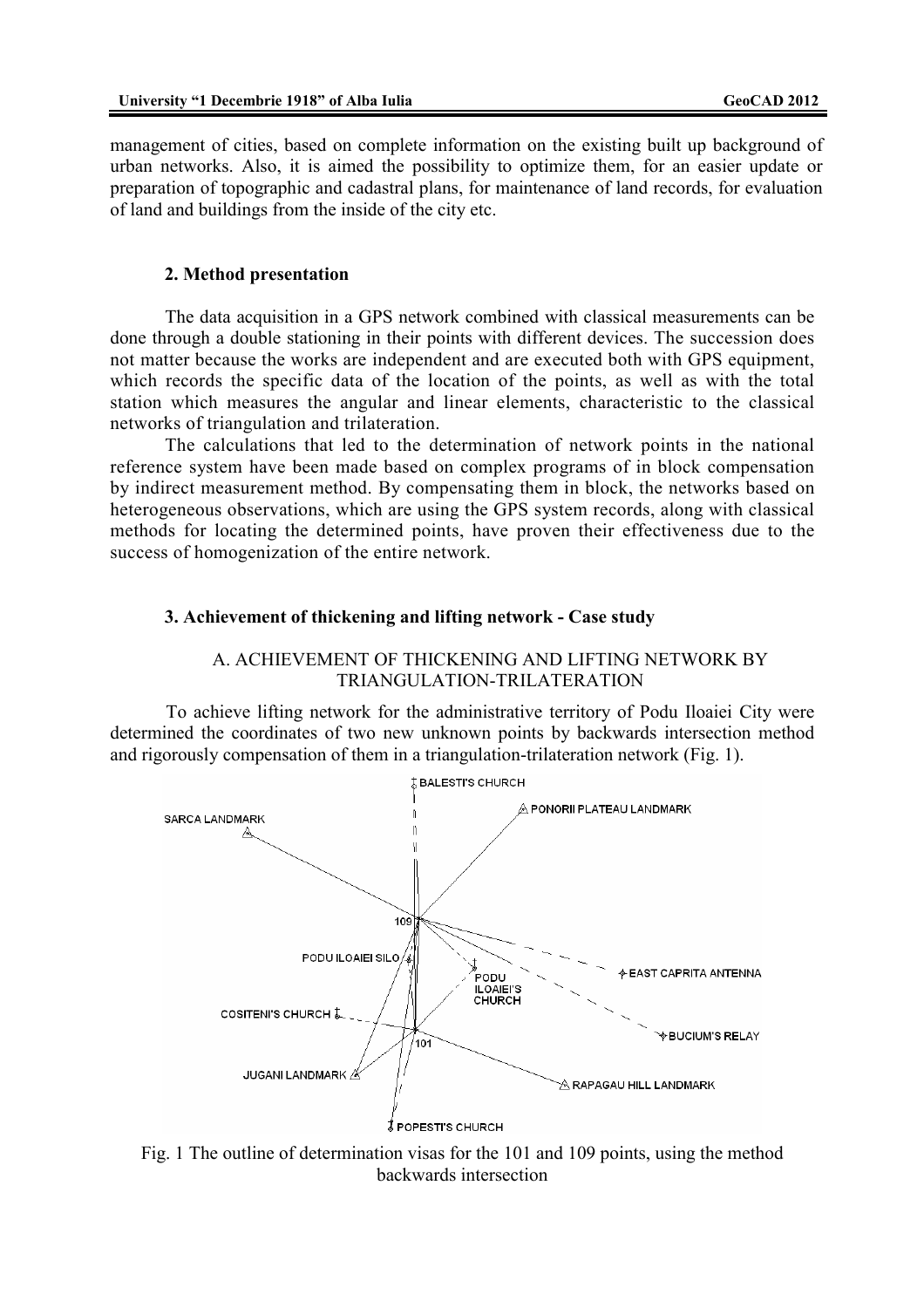The existing cartographic and geodetic base regarding the execution of cadastre works for the administrative territory of the City of Podu Iloaiei consists in the topographic plan at scale 1:25.000, from the year 1984, and the orthophotomap made in the year 2005.

Further, it is shown the way of processing and compensation of the elements measured in the field:

 $\triangleright$  The angular and linear elements measured on the field are processed in Table 1 and Table 2, as follows:

| Network side |         | Provisional  | Reduced         |
|--------------|---------|--------------|-----------------|
| Starting     | Arrival | distance (m) | distance to the |
| point        | point   |              | plane $(m)$     |
| 101          | 1002    | 1872.4970    | 1872.6217       |
| 101          | 109     | 2740.5690    | 2740.3907       |
| 101          | 1001    | 3969.5840    | 3969.5796       |
| 109          | 1003    | 4753.1100    | 4752.9610       |
| 109          | 1004    | 3739.9760    | 3740.2737       |
| 109          | 101     | 2740.5990    | 2740.3907       |
| 109          | 1002    | 4194.4100    | 4194.3180       |

Table 1. Processing of linear elements measured in the field

| Table 2. Processing of angular elements measured in the field |  |  |
|---------------------------------------------------------------|--|--|
|                                                               |  |  |

| Station | Visa  | Meas. average                | Corr.           | Reduced      | Provisional | Provisional  |
|---------|-------|------------------------------|-----------------|--------------|-------------|--------------|
| point   | point | direction                    | red.            | direction    | distance    | orientation  |
|         |       | $(8 \text{ } c \text{ } cc)$ | $\binom{cc}{c}$ | $(^{g}c$ cc) | (m)         | $(^{g}c$ cc) |
|         | 2007  | 14.712100                    |                 | 305.215400   | 5528.130    | 215.357157   |
|         | 1002  | 57.353250                    | -               | 347.856550   | 1872.622    | 257.995418   |
|         | 2001  | 109.496700                   |                 | 0.000000     | 1963.461    | 310.143068   |
|         | 2003  | 199.092200                   |                 | 89.595500    | 6007.592    | 399.749182   |
| 101     | 109   | 201.626450                   | -               | 92.129750    | 2740.391    | 2.267135     |
|         | 2004  | 205.261200                   |                 | 95.764500    | 1804.750    | 5.905586     |
|         | 1004  | 228.623250                   |                 | 119.126550   | 6063.899    | 29.264493    |
|         | 2006  | 246.556900                   |                 | 137.060200   | 2199.197    | 47.204989    |
|         | 1001  | 322.061950                   |                 | 212.565250   | 3969.580    | 122.698822   |
|         | 1004  | 71.558600                    |                 | 119.512800   | 3740.274    | 48.760423    |
|         | 2008  | 139.403200                   |                 | 187.357400   | 15686.553   | 116.602014   |
|         | 2009  | 151.157800                   |                 | 199.112000   | 33062.316   | 128.362091   |
|         | 2006  | 165.938800                   |                 | 213.893000   | 1781.336    | 143.140514   |
| 109     | 2004  | 218.108200                   |                 | 266.062400   | 944.232     | 195.302711   |
|         | 101   | 225.073650                   |                 | 273.027850   | 2740.391    | 202.267135   |
|         | 2007  | 233.822900                   |                 | 281.777100   | 8229.836    | 211.025717   |
|         | 1002  | 247.343600                   |                 | 295.297800   | 4194.318    | 224.541550   |
|         | 1003  | 352.045800                   |                 | 0.000000     | 4752.961    | 329.250197   |

The inventory of the coordinates of the geodetic points belonging to the lifting network is shown in Table 3.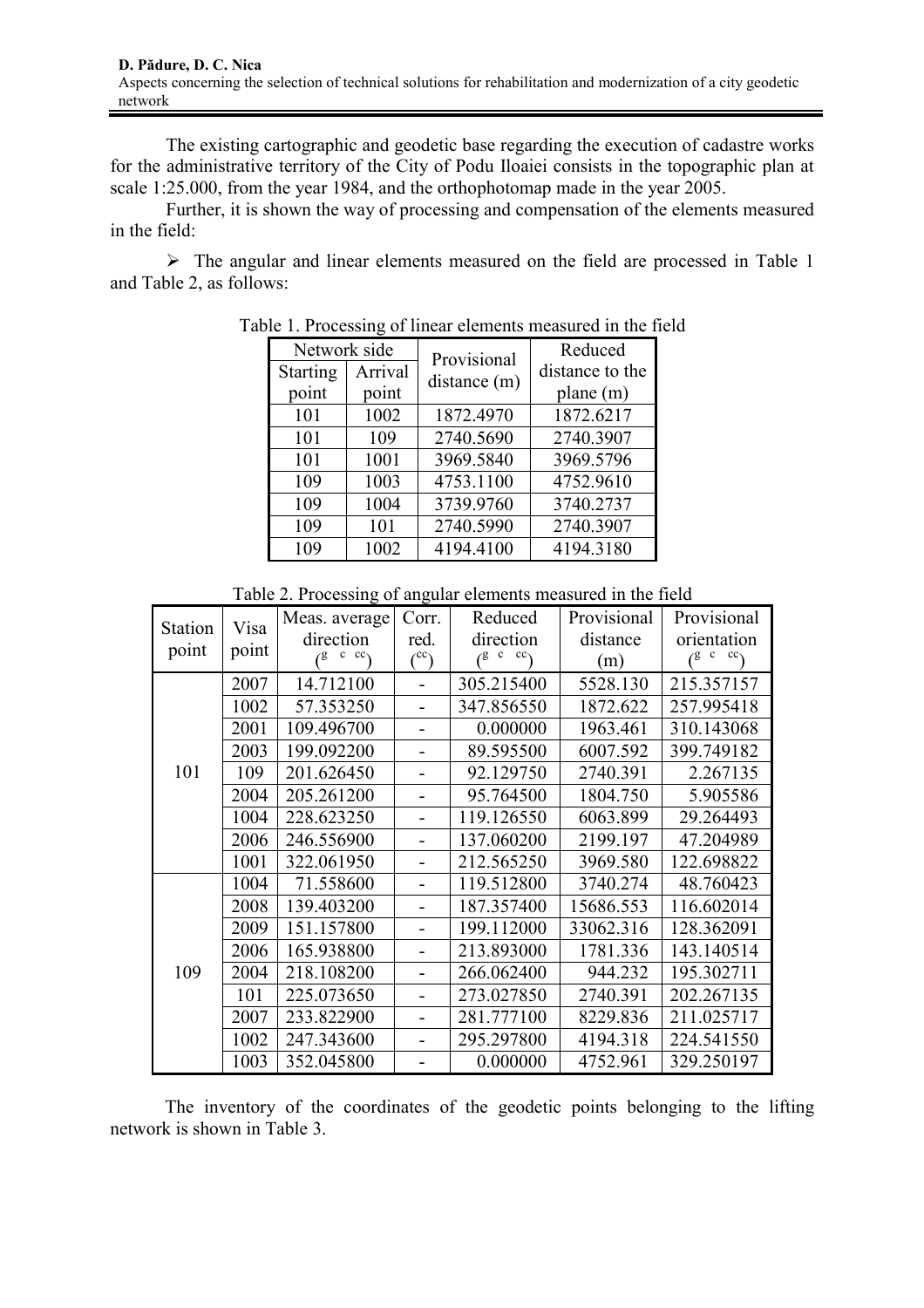| Point | Tuble 5. OR points coordinate inventory<br>Point name | Point | STEREO '70 coordinates |            |
|-------|-------------------------------------------------------|-------|------------------------|------------|
| no.   |                                                       | order | X(m)                   | Y(m)       |
| 1001  | Răpăgău Landmark                                      | Ш     | 634244.966             | 674837.099 |
| 1002  | Jugani Landmark                                       | IV    | 634482.680             | 669637.604 |
| 1003  | Sârca Landmark                                        |       | 640476.955             | 666954.714 |
| 1004  | Ponorii Plateau Landmark                              | IV    | 641064.948             | 673807.531 |
| 2001  | Cositeni's Church                                     | V     | 635942.040             | 669178.590 |
| 2003  | Bălești's Church                                      | V     | 641638.075             | 671093.514 |
| 2004  | Podu Iloaiei Silo                                     | V     | 637427.520             | 671284.360 |
| 2006  | Podu Iloaiei's Church                                 | V     | 637252.350             | 672602.500 |
| 2007  | Popești's Church                                      | V     | 630262.467             | 669796.530 |
| 2008  | East Caprița Antenna                                  | V     | 634324.594             | 686370.915 |
| 2009  | <b>Bucium Relay</b>                                   | V     | 624122.010             | 701049.880 |

Table 3. Old points coordinate inventory

 $\triangleright$  The provisional coordinates calculation of new points 101 and 109 is presented in Table 4 and Table 5:

Table 4. Provisional coordinates of the point 101 (16-Combinations)

| Combination    | Provisional coordinates<br>of the point 101 |            |                | <b>Differences</b> |
|----------------|---------------------------------------------|------------|----------------|--------------------|
|                | X'101(m)                                    | Y'101(m)   | $\Delta X$ (m) | $\Delta Y$ (m)     |
| 2006-2004-2001 | 635630.444                                  | 671117.016 | $-0.176$       | $-0.239$           |
| 1002-2007-2004 | 635630.395                                  | 671117.151 | $-0.225$       | $-0.104$           |
|                |                                             |            |                |                    |
| 1002-1004-2001 | 635630.686                                  | 671117.315 | 0.066          | 0.061              |
| 1002-1004-2004 | 635630.671                                  | 671117.299 | 0.051          | 0.045              |
| 101            | 635630.620                                  | 671117.254 |                | $Ray = 9.8$ [cm]   |

Table 5. Provisional coordinates of the point 109 (22-Combinations)

| Combination    | Provisional coordinates<br>of the point 109 |            | <b>Differences</b> |                |
|----------------|---------------------------------------------|------------|--------------------|----------------|
|                | X'109(m)                                    | Y'109(m)   | $\Delta X$ (m)     | $\Delta Y$ (m) |
| 1004-2006-2009 | 638369.338                                  | 671214.684 | 0.132              | $-0.249$       |
| 1004-2006-2008 | 638368.971                                  | 671214.854 | $-0.235$           | $-0.079$       |
|                |                                             |            |                    |                |
| 1003-2004-2006 | 638369.148                                  | 671214.896 | $-0.058$           | $-0.037$       |
| 1003-2007-2004 | 638369.149                                  | 671214.896 | $-0.057$           | $-0.037$       |
| 109            | 638369.207                                  | 671214.933 | $Ray = 13.3$ [cm]  |                |

The provisional plane rectangular coordinates of the point 101 were obtained from the average of  $16<sup>th</sup>$  combinations resulted from the visa of 7 geodetic points, respectively for the point 109 from of the average of  $22<sup>nd</sup>$  combinations resulted from the visa of 9 geodetic points. The average error of plan positioning of determined points is  $\pm$  9.8 cm for the point 101 and  $\pm$  13.3 cm for the point 109.

 $\triangleright$  Rigorous compensation of the coordinates of the new points 101 and 109 (Table 6) and the results accuracy evaluation: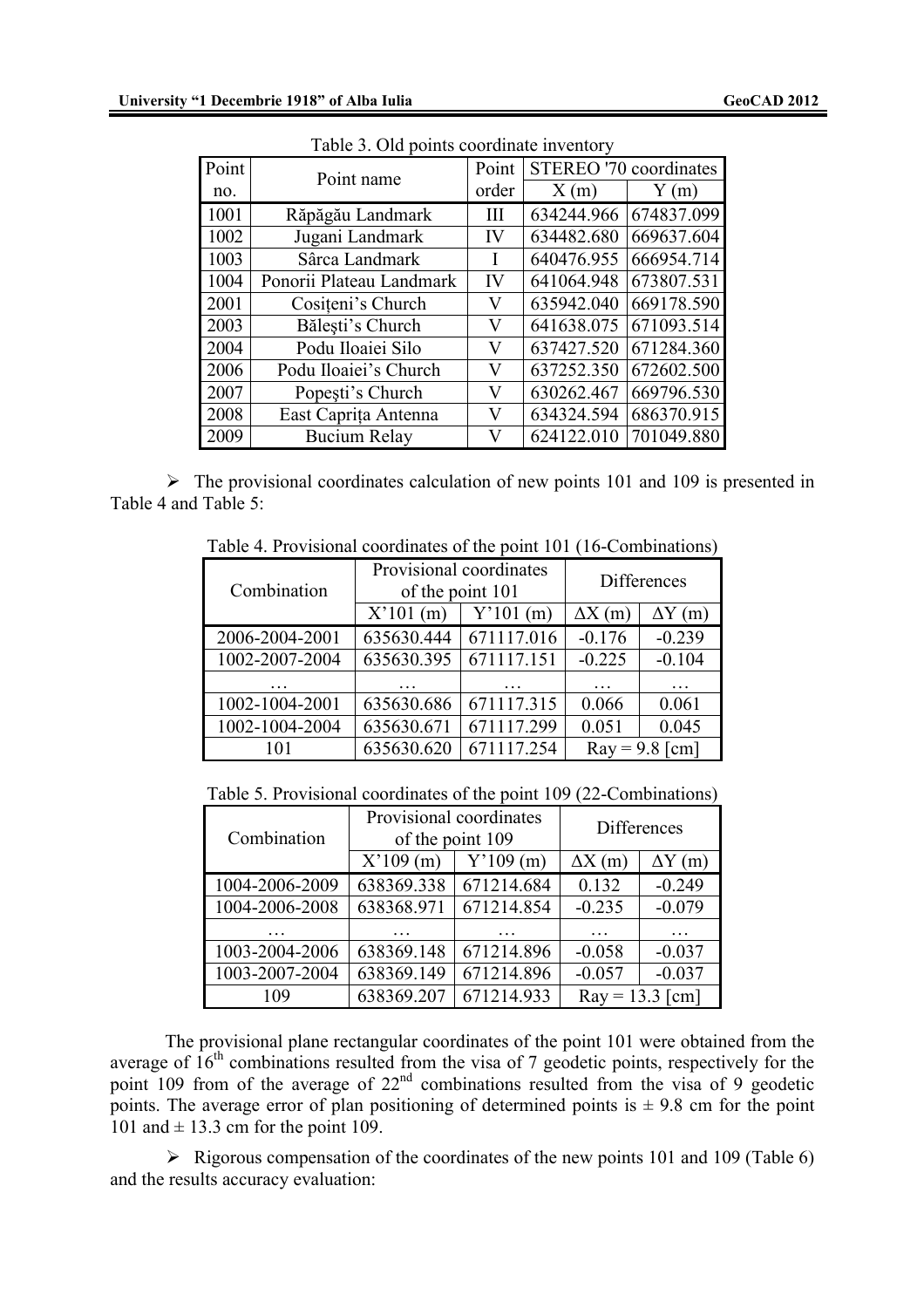| Point | Compensated coordinates |            |  |  |
|-------|-------------------------|------------|--|--|
| no.   | X(m)                    | Y(m)       |  |  |
| 101   | 635630.537              | 671117.209 |  |  |
| 109   | 638369.177              | 671214.886 |  |  |

Table 6. The compensated coordinates inventory of new points

For complete evaluation of accuracy of the indirect measurements, first it is calculated the square average error of a single angular measurement, characterizing the network, with the relation:

$$
s_0 = \pm \sqrt{\frac{[vv]}{r-n}} = \pm 12.8^{\circ\circ}
$$

The square average error of compensated distances from the network, it is calculated with the relation:

$$
s_{D_{ij}} = \pm s_0 \sqrt{Q_{D_{ij}}} = \pm 0.086 \; m
$$

The error ellipse calculation elements for the new points are presented in Table 7.

| Tuble 7. Effort chipse eared alleged elements |                                        |                                                             |      |      |                  |  |
|-----------------------------------------------|----------------------------------------|-------------------------------------------------------------|------|------|------------------|--|
| Point                                         | Coordinated errors   Semi-axes ellipse |                                                             |      |      | Large ellipse    |  |
| no.                                           | $S_x(m)$                               | $S_v(m)$                                                    | A(m) | B(m) | axis orientation |  |
| 101                                           |                                        | $\vert 0.107858 \vert 0.056281 \vert 0.10836 \vert 0.05532$ |      |      | 192.893022       |  |
| 109                                           |                                        | [0.076664]0.074549]0.08798]0.06078                          |      |      | 47.481058        |  |

Table 7. Error ellipse calculation elements

# B. THE MAKING OF GEODETIC NETWORK BY GPS TECHNOLOGIES

In order to create the thickening and lifting network made of two new points it was used the GPS measurement technology (Fig. 2) to determine the point's position in real time through the Romanian position determination system (ROMPOS). ROMPOS system is based on a national network of permanent stations installed by Cadastre and Land Registration Office, which are base stations that operate continuously providing real time data, and at predetermined intervals [1, 2].

To carry out observations the equipment used was [6]: GPS Spectra Precision Epoch 25 receiver, double frequency (L1/L2), rover RTK+PP – tables 8, 9, 10 and 11.

Table 8. Coordinates inventory of ROMPOS RTK Iasi and VRS - Romania

| Point |      | <b>ROMPOS RTK Iasi</b> | ROMPOS RTK RO-VRS                                     |      |  |
|-------|------|------------------------|-------------------------------------------------------|------|--|
| no.   | X(m) | Y(m)                   | X(m)                                                  | Y(m) |  |
| 101   |      |                        | 635630.4105   671117.0560   635630.3975   671117.0375 |      |  |
| 109   |      |                        | 638369.3395   671214.8815   638369.3365   671214.8700 |      |  |

Based on the observations made by GPS measurement technology, with double frequency, were calculated the new points 101 and 109, by determining the trans-calculation parameters, using 3 old points (Table 9), 4 old points (Table 10), and 28 points of known coordinates (Table 11) disposed on the entire territory of the county of Iasi (Fig. 2).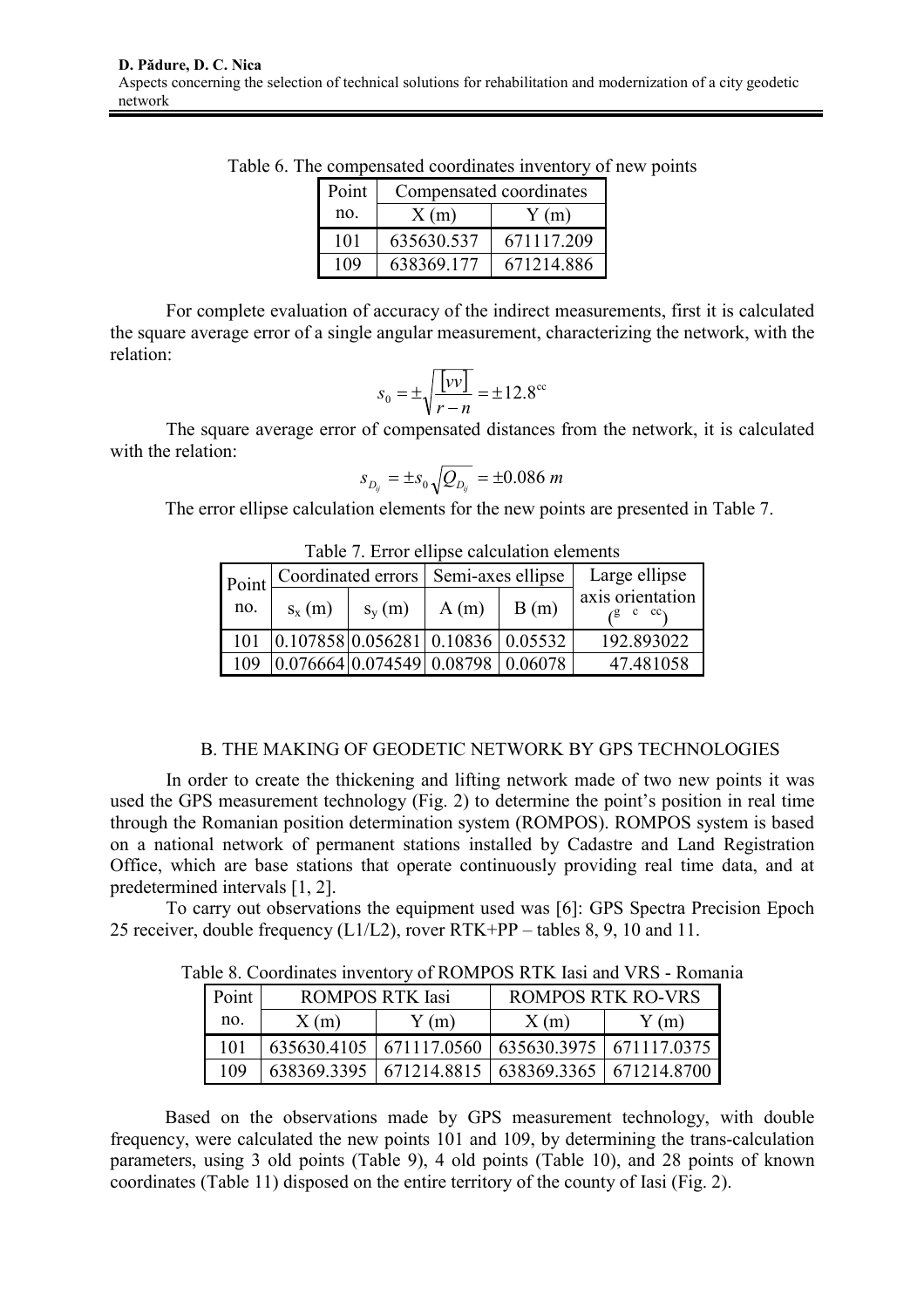**University "1 Decembrie 1918" of Alba Iulia GeoCAD 2012**



Fig. 2 The disposition outline of stationary points with GPS measurement technology, for determining the trans-calculation parameters on the entire territory of the county of Iasi

| trans-calculation parameters |                        |                       |                         |               |  |
|------------------------------|------------------------|-----------------------|-------------------------|---------------|--|
| Number /                     | Geographic coordinates |                       | STEREO '70              |               |  |
| Point name                   |                        |                       | rectangular coordinates |               |  |
|                              | Ø                      | λ                     | X(m)                    | Y(m)          |  |
| Răpăgău                      |                        | 47.110470   27.182042 | 634244.966000           | 674837.099000 |  |
| Jogani                       | 47.111724              | 27.141388             | 634482.680000           | 669637.604000 |  |
| Sârca DTM                    | 47.143371              | 27.121446             | 640476.955000           | 666954.714000 |  |
| 101                          | 47.115303              | 27.152569             | 635630.438844           | 671117.092303 |  |

Table 9. The calculation of the new points using 3 old points to determine the trans-calculation parameters

Table 10. The calculation of the new points using 4 old points to determine the trans-calculation parameters

109 47.132159 27.153407 638369.327453 671214.871016

| Number /<br>Point name |           | Geographic coordinates | rectangular coordinates | <b>STEREO '70</b> |
|------------------------|-----------|------------------------|-------------------------|-------------------|
|                        | ∞         | λ                      | X(m)                    | Y(m)              |
| Răpăgău                | 47.110470 | 27.182042              | 634244.966000           | 674837.099000     |
| Jogani                 | 47.111724 | 27.141388              | 634482.680000           | 669637.604000     |
| Ponorii Plateau        | 47.144641 | 27.174096              | 641065.948000           | 673807.531000     |
| Sârca DTM              | 47.143371 | 27.121446              | 640476.955000           | 666954.714000     |
| 101                    | 47.115303 | 27.152569              | 635630.578156           | 671117.173375     |
| 109                    | 47.132159 | 27.153407              | 638369.395222           | 671214.903157     |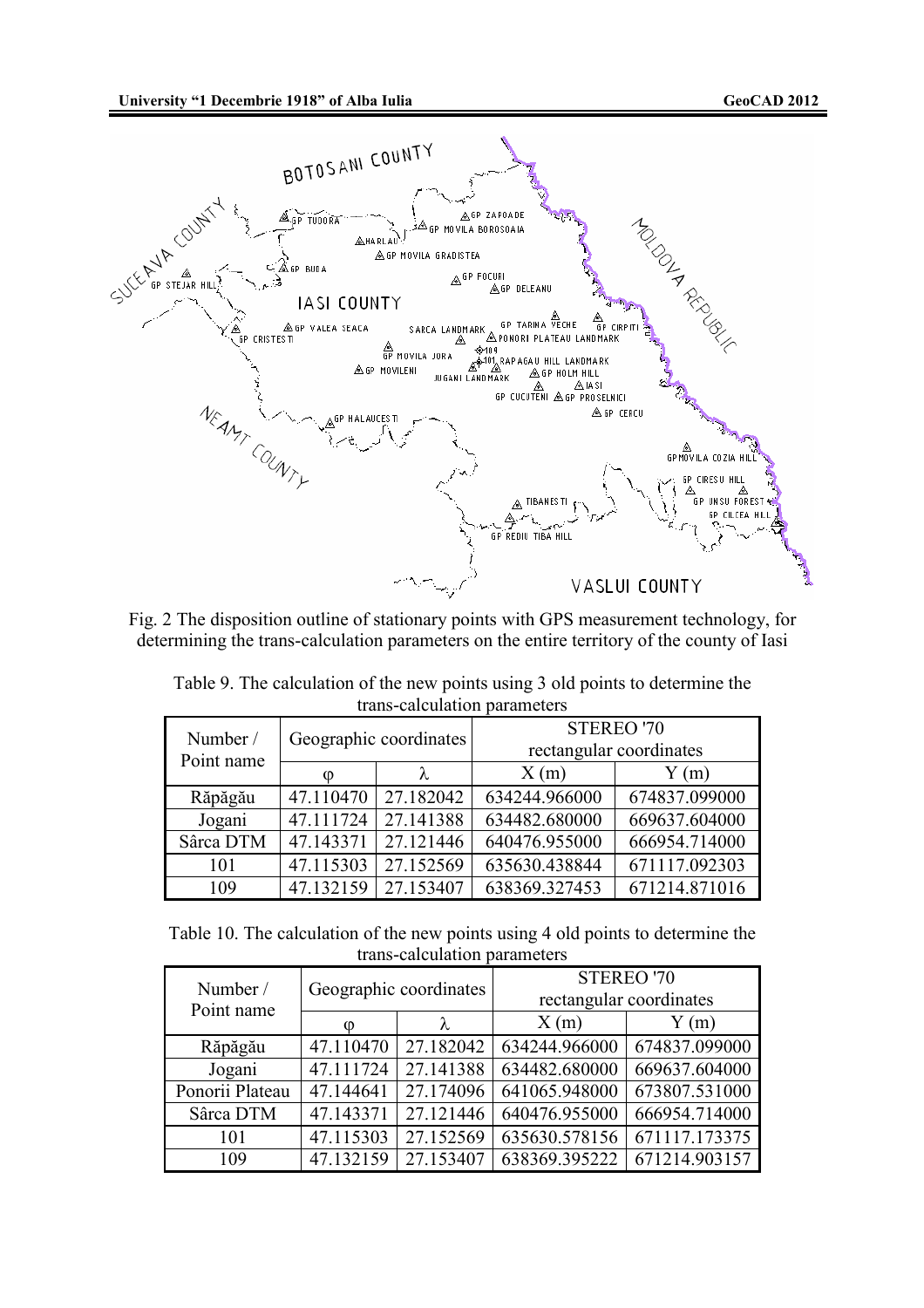| Number /<br>Point name | Geographic coordinates |             | STEREO '70<br>rectangular coordinates |             |
|------------------------|------------------------|-------------|---------------------------------------|-------------|
|                        | O                      |             | X(m)                                  | Y(m)        |
| <b>GP CERCU</b>        |                        |             | 624493.8567                           | 697142.0401 |
| <b>GP HOLM HILL</b>    |                        |             | 633189.0110                           | 683396.1420 |
|                        |                        |             |                                       |             |
| <b>GP BUDA</b>         |                        |             | 656269.6880                           | 627730.0220 |
| <b>GP TUDORA</b>       |                        |             | 667477.7850                           | 627855.4900 |
| 101                    | 47.11530282            | 27.15256928 | 635630.4114                           | 671117.0497 |
| 109                    | 47.13215876            | 27.15340665 | 638369.3443                           | 671214.8787 |

Table 11. The calculation of the new points using 28 old points to determine the trans-calculation parameters

Following the measurements by GPS methods were obtained five sets of Stereographical 1970 plane rectangular coordinates, presented in Tables 12, 13, 14 and 15 [4, 7].

For the comparative study were calculated the differences between new points coordinates obtained by the classical determination method and coordinates obtained from GPS measurements (Tables 12, 13 and 14), respectively between ROMPOS RTK Iasi and ROMPOS RTK RO-VRS, Romania (Table 15).

| Table 12. Comparison table classic measurements $-4$ points calibration GPS control |                     |                                                                              |             |                              |  |  |  |
|-------------------------------------------------------------------------------------|---------------------|------------------------------------------------------------------------------|-------------|------------------------------|--|--|--|
| Point                                                                               | Determinations from | Determinations with 4<br>classic moosurements control points for colibration | Differences | $V_{\alpha \alpha \alpha r}$ |  |  |  |

| Point | DUULIIIIIIauuis nuin<br>classic measurements |                       | $D$ CRIMINATIONS WITH $\pm$<br>control points for calibration |            | <b>Differences</b> |        | Vector |
|-------|----------------------------------------------|-----------------------|---------------------------------------------------------------|------------|--------------------|--------|--------|
| no.   | X(m)                                         | (m)                   | X(m)                                                          | Y(m)       | $\Delta X$ (m)     |        |        |
|       |                                              | 635630.537 671117.209 | 635630.578                                                    | 671117 173 | 0.041              | -0.036 | 0.055  |
| -09   | 638369.177                                   | 671214.886            | 638369.395                                                    | 671214.903 | 0.218              |        |        |

Table 13. Comparison table classic measurements – 28 points calibration GPS control

| Point<br>no. | Determinations from<br>classic measurements |                       | Determinations with 28<br>control points for calibration |            | <b>Differences</b> |                | Vector |
|--------------|---------------------------------------------|-----------------------|----------------------------------------------------------|------------|--------------------|----------------|--------|
|              | X(m)                                        | Y(m)                  | X(m)                                                     | Y(m)       | $\Delta X$ (m)     | $\Delta Y$ (m) |        |
| 101          |                                             | 635630.537 671117.209 | 635630.411                                               | 671117.050 | $-0.126$           | $-0.159$       | 0.203  |
| 109          | 638369 177                                  | 671214.886            | 638369.344                                               | 671214879  | 0.167              | $-0.007$       | 0 167  |

Table 14. Comparison table classic measurements – GPS ROMPOS RTK Iasi

| Point<br>no. | Determinations from<br>classic measurements |            | <b>ROMPOS RTK Iasi</b> |            | <b>Differences</b> |                | Vector |
|--------------|---------------------------------------------|------------|------------------------|------------|--------------------|----------------|--------|
|              | X(m)                                        | (m)        | X(m)                   | Y(m)       | $\Delta X$ (m)     | $\Delta Y$ (m) |        |
|              | 635630.537                                  | 671117.209 | 635630.41              | 671117056  | $-0.126$           | $-0.153$       | 0.198  |
| 109          | 638369.177                                  | 671214.886 | 638369.340             | 671214.882 | 0.163              | $-0.004$       | 0.163  |

Table 15. Comparison table GPS ROMPOS RTK Iasi – ROMPOS RTK RO-VRS - Romania

| Point | <b>ROMPOS RTK Iasi</b> |      | ROMPOS RTK RO-VRS                                 |      | <b>Differences</b> |                               | Vector |
|-------|------------------------|------|---------------------------------------------------|------|--------------------|-------------------------------|--------|
| no.   | X(m)                   | Y(m) | X(m)                                              | Y(m) |                    | $\Delta X$ (m) $\Delta Y$ (m) |        |
|       | 635630.411             |      | $  671117.056   635630.398   671117.038  $        |      | $-0.013$           | $-0.018$                      | 0.022  |
| ' 09. |                        |      | 638369.340   671214.882   638369.337   671214.870 |      | $-0.003$           | $-0.012$                      | 0.012  |